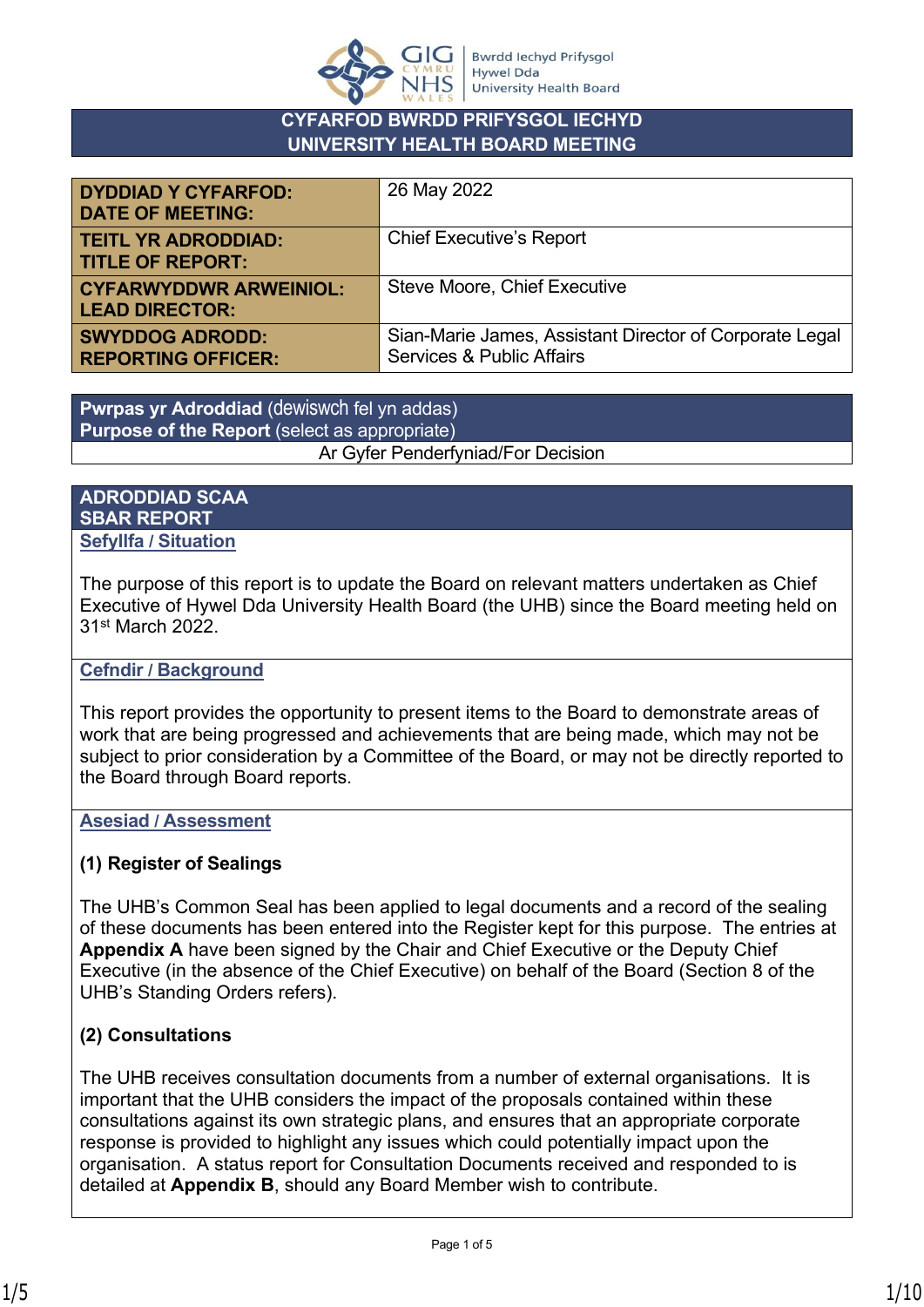#### **(3) Strategic and Operational Issues: local and regional**

Retirement of the Director of Public Health

In April 2022, Ros Jervis, Director of Public Health, announced that she would be retiring from service having been a member of the Executive Team since 2017.

I would like to thank Ros particularly for her recent work to support our local response to the COVID-19 pandemic. She led a team that has been at the forefront of the fight against this pandemic, rising to challenge after challenge in one of the most unprecedented periods in the Health Board's history. In addition to Ros' input to the pandemic, her positive leadership ensured that we have developed the long term view for a sustainable future that focuses on prevention, with leadership and power for decision making from within our own communities now being a possibility for our residents through *Our Future Generations – Living Well strategy*.

Ros is a great loss to our Health Board but her legacy will live within our communities for decades.

Alison Shakeshaft, Director of Therapies and Health Sciences will continue to hold Executive responsibility for the portfolio in the interim whilst arrangements are made to realign executive portfolios and appoint to a new Director of Public Health.

Proposed new Planning Objective arising from national discussions at the NHS Leadership Board

At a recent meeting of the NHS Wales Leadership Board, which followed detailed conversations by the Chief Executive Officers of Health Boards, NHS Trusts and Special Health Authorities, it was agreed that further urgent action was required over the summer period to improve flow across the urgent and emergency care system. These actions would be in addition to the various actions already being pursued by health organisations to meet the six goals for urgent and emergency care in Wales, which are already incorporated into Planning Objectives in Hywel Dda.

The action agreed upon is focused on significantly expanding our community care response so that, at national level, we aim to reduce the number of patients in acute hospital beds by 1,000. This will create lower average occupancy levels and in conjunction with developments, such as Same Day Emergency Care (SDEC) and Physician Triage and Assessment services (PTAS), will provide resilience as we head into another challenging winter.

In response to this national initiative, the Executive Team has agreed an additional urgent Planning Objective as set out below:

*"By October 2022, through a rapid expansion of all types of community care, put in place the necessary support so that sufficient Hywel Dda residents are able to remain / return home to reduce the number of non-elective patients in acute hospital beds by an average of 120 per day (averaged across the week and compared to the weekly average for the period between January and March 2022)."*

The Operations Group, chaired by the Director of Operations, has already begun drawing up implementation plans to address this, supported by our corporate teams and will be able to provide a verbal update on progress at the meeting. Given that this arose out of a national requirement agreed at the NHS Leadership Board, a Gold Command Group meeting was not required. In order to ensure good governance and oversight, I am instead seeking Board ratification of the Planning Objective as set out above.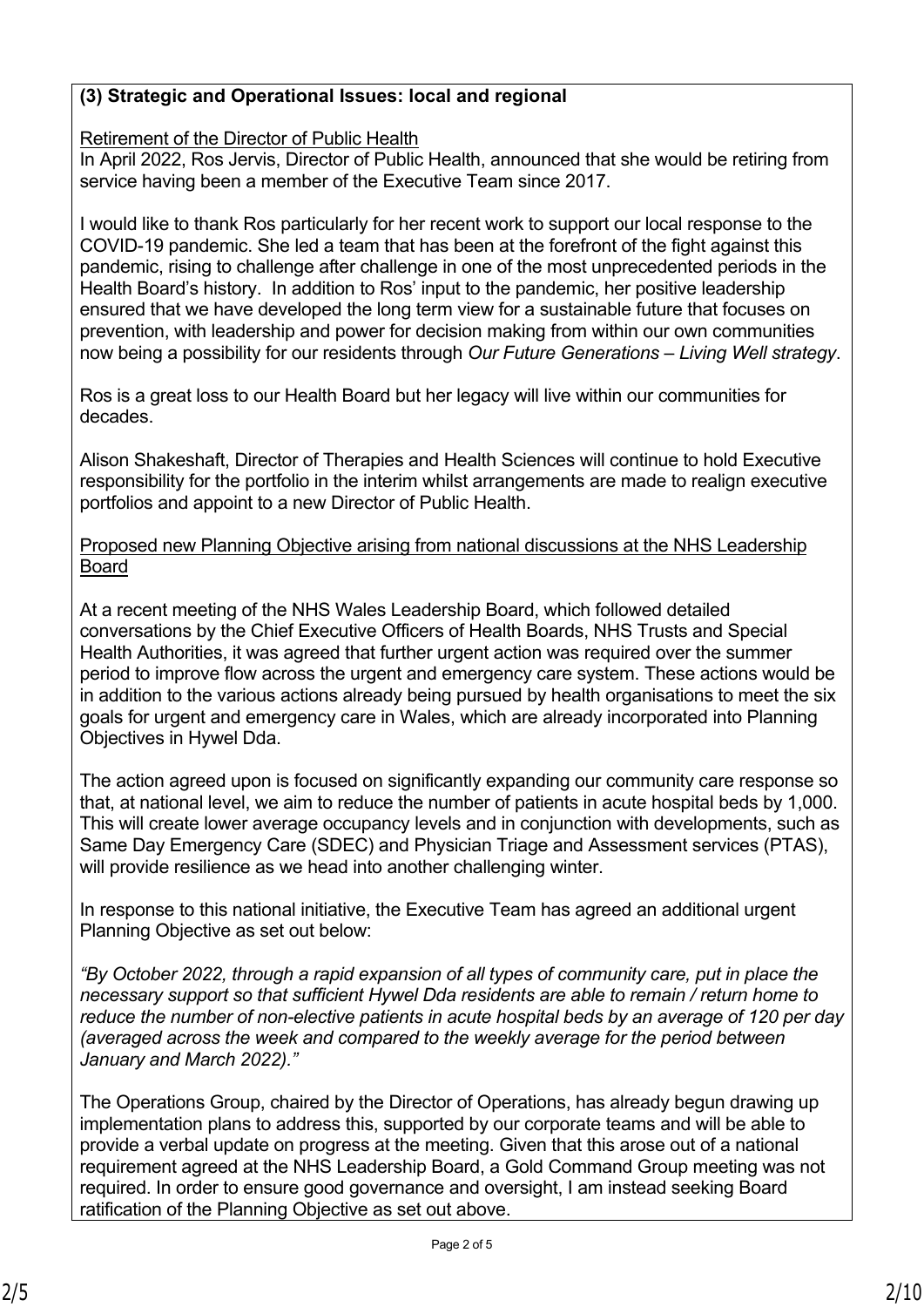Petitions Committee

The Petitions Committee is a Committee of the Senedd (Welsh Parliament) set up to consider all admissible petitions submitted to the Senedd. The Committee has four Members who come from the different party groups represented in the Senedd: Jack Sargeant MS (Chair (Alyn and Deeside – Welsh Labour); Luke Fletcher MS (South Wales West – Plaid Cymru); Joel James MS (South Wales Central – Welsh Conservative Group); and Buffy Williams MS (Rhondda – Welsh Labour).

Petitions can raise awareness of an issue; bring about a change in WG policy or a different way of delivering services; propose or influence a new law; prompt a Senedd Committee to hold an inquiry; lead to, or influence, a debate in the Senedd; or prompt a Committee or individual Members of the Senedd to take further action themselves, for instance by asking questions.

• From 1st January 2022, any petition submitted (with two supporters), will need to collect 250 signatures to be discussed and considered by the Committee after they have finished collecting signatures. Signatures can be collected for a maximum of six months. The Committee will consider all petitions with more than 10,000 signatures for a debate in the Senedd.

Members are advised that there is a current Petition logged in relation to our Strategy: *Save A&E. Withybush General Hospital must retain 24 hour, 7 days a week, Consultant Led urgent care.*

To date (4<sup>th</sup> May 2022), it has 10.572 signatures but will remain open for further signatures up to and including 18<sup>th</sup> May 2022. As over 10,000 signatures have been collected, after 18<sup>th</sup> May 2022, this petition will be considered by the Committee for a debate in Plenary Session of the Senedd.

#### Cost of Living support for staff

A Task and Finish Group has been established, led by the Health Board's Head of Culture and Workforce Experience. The group will report into the Executive Team and its aims are to identify ways in which the Health Board can support staff who find themselves struggling with cost of living increases. Support will range from independent financial advice, staff benefits to take advantage of reductions in cost by accessing staff discounts, and other schemes that will be identified to practically support individuals. Further progress of this group will be updated in future reports.

#### **Argymhelliad / Recommendation**

The Board is invited to:

- **Endorse** the Register of Sealings (**Appendix A**) since the previous report on 31st March 2022;
- **Note** the status report for Consultation Documents (**Appendix B**) received/responded to;
- **Endorse** the new Planning Objective referred to in point (3) above to improve the flow of patients across the urgent and emergency care system.

| Amcanion: (rhaid cwblhau)<br>Objectives: (must be completed) |                |
|--------------------------------------------------------------|----------------|
| Cyfeirnod Cofrestr Risg Datix a Sgôr<br>Cyfredol:            | Not Applicable |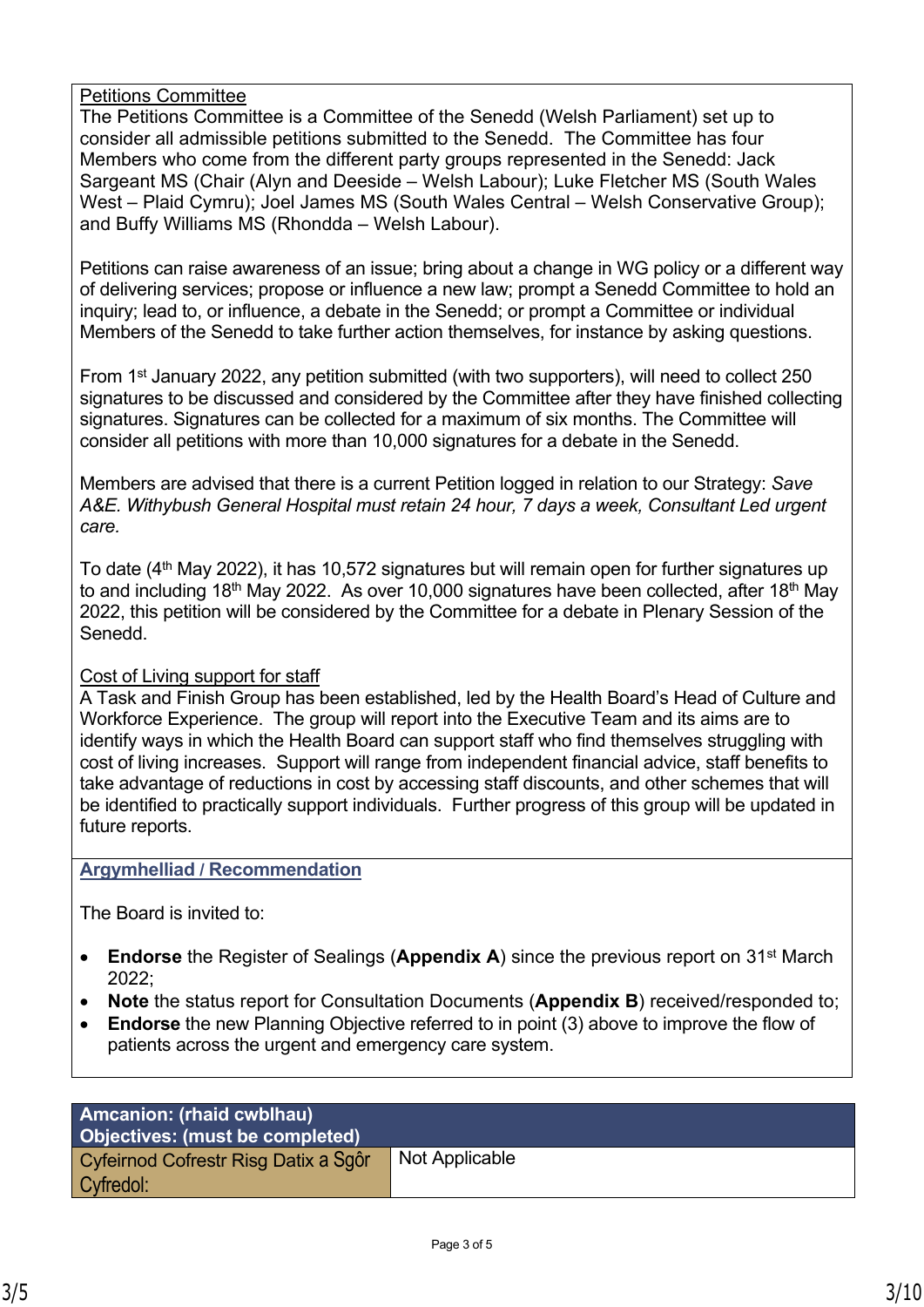| Datix Risk Register Reference and<br>Score:                                                                                                              |                                           |
|----------------------------------------------------------------------------------------------------------------------------------------------------------|-------------------------------------------|
| Safon(au) Gofal ac lechyd:<br>Health and Care Standard(s):                                                                                               | All Health & Care Standards Apply         |
| Amcanion Strategol y BIP:<br><b>UHB Strategic Objectives:</b>                                                                                            | All Strategic Objectives are applicable   |
| <b>Amcanion Cynllunio</b><br><b>Planning Objectives</b>                                                                                                  | All Planning Objectives Apply             |
| <b>Amcanion Llesiant BIP:</b><br><b>UHB Well-being Objectives:</b><br><b>Hyperlink to HDdUHB Well-being</b><br><b>Objectives Annual Report 2018-2019</b> | 9. All HDdUHB Well-being Objectives apply |

| <b>Gwybodaeth Ychwanegol:</b><br><b>Further Information:</b>                                                                                                   |                                                                                                 |
|----------------------------------------------------------------------------------------------------------------------------------------------------------------|-------------------------------------------------------------------------------------------------|
| Ar sail tystiolaeth:<br>Evidence Base:                                                                                                                         | Chief Executive's meetings (internal, external and<br>NHS Wales wide), diary and correspondence |
| <b>Rhestr Termau:</b><br><b>Glossary of Terms:</b>                                                                                                             | Included within the body of the report                                                          |
| Partïon / Pwyllgorau â ymgynhorwyd<br>ymlaen llaw y Cyfarfod Bwrdd lechyd<br>Prifysgol:<br>Parties / Committees consulted prior<br>to University Health Board: | Not Applicable                                                                                  |

| <b>Effaith: (rhaid cwblhau)</b><br>Impact: (must be completed)    |                                                                                                                                                                                                                                |
|-------------------------------------------------------------------|--------------------------------------------------------------------------------------------------------------------------------------------------------------------------------------------------------------------------------|
| <b>Ariannol / Gwerth am Arian:</b><br><b>Financial / Service:</b> | Any issues are identified in the report                                                                                                                                                                                        |
| <b>Ansawdd / Gofal Claf:</b><br><b>Quality / Patient Care:</b>    | Any issues are identified in the report                                                                                                                                                                                        |
| <b>Gweithlu:</b><br><b>Workforce:</b>                             | Any issues are identified in the report                                                                                                                                                                                        |
| Risg:<br><b>Risk:</b>                                             | This report provides evidence of current key issues at both<br>a local and national level, which reflect national and local<br>objectives and development of the partnership agenda at<br>national, regional and local levels. |
|                                                                   | Ensuing that the Board is sighted on key areas of its<br>business, and on national strategic priorities and issues, is<br>essential to assurance processes and related risks.                                                  |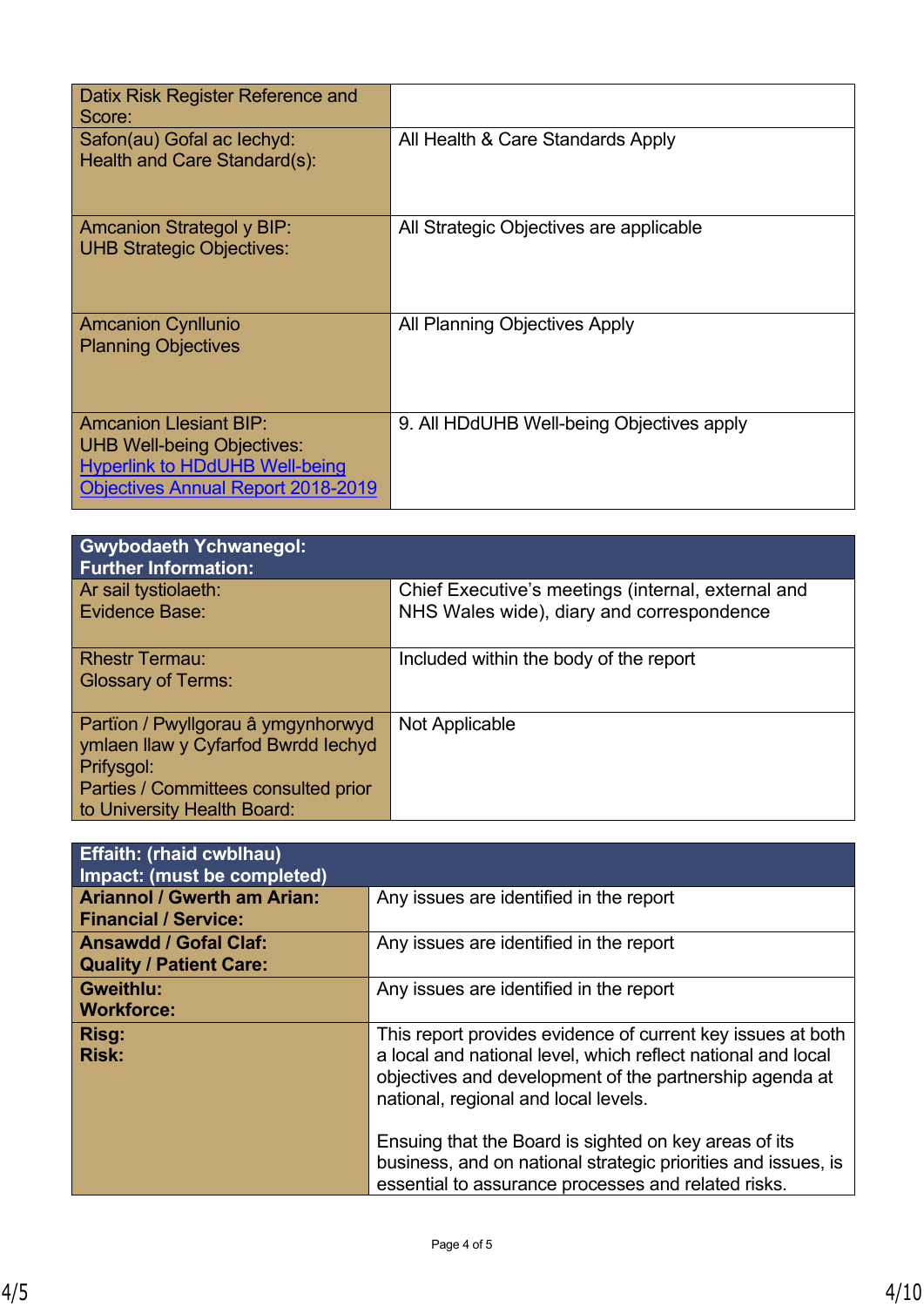| <b>Cyfreithiol:</b>  | Any issues are identified in the report             |
|----------------------|-----------------------------------------------------|
| Legal:               |                                                     |
| <b>Enw Da:</b>       | Any issues are identified in the report             |
| <b>Reputational:</b> |                                                     |
| <b>Gyfrinachedd:</b> | Not Applicable                                      |
| <b>Privacy:</b>      |                                                     |
| Cydraddoldeb:        | Has EqIA screening been undertaken? Not on the<br>٠ |
| <b>Equality:</b>     | Report                                              |
|                      | Has a full EqIA been undertaken? Not on the Report  |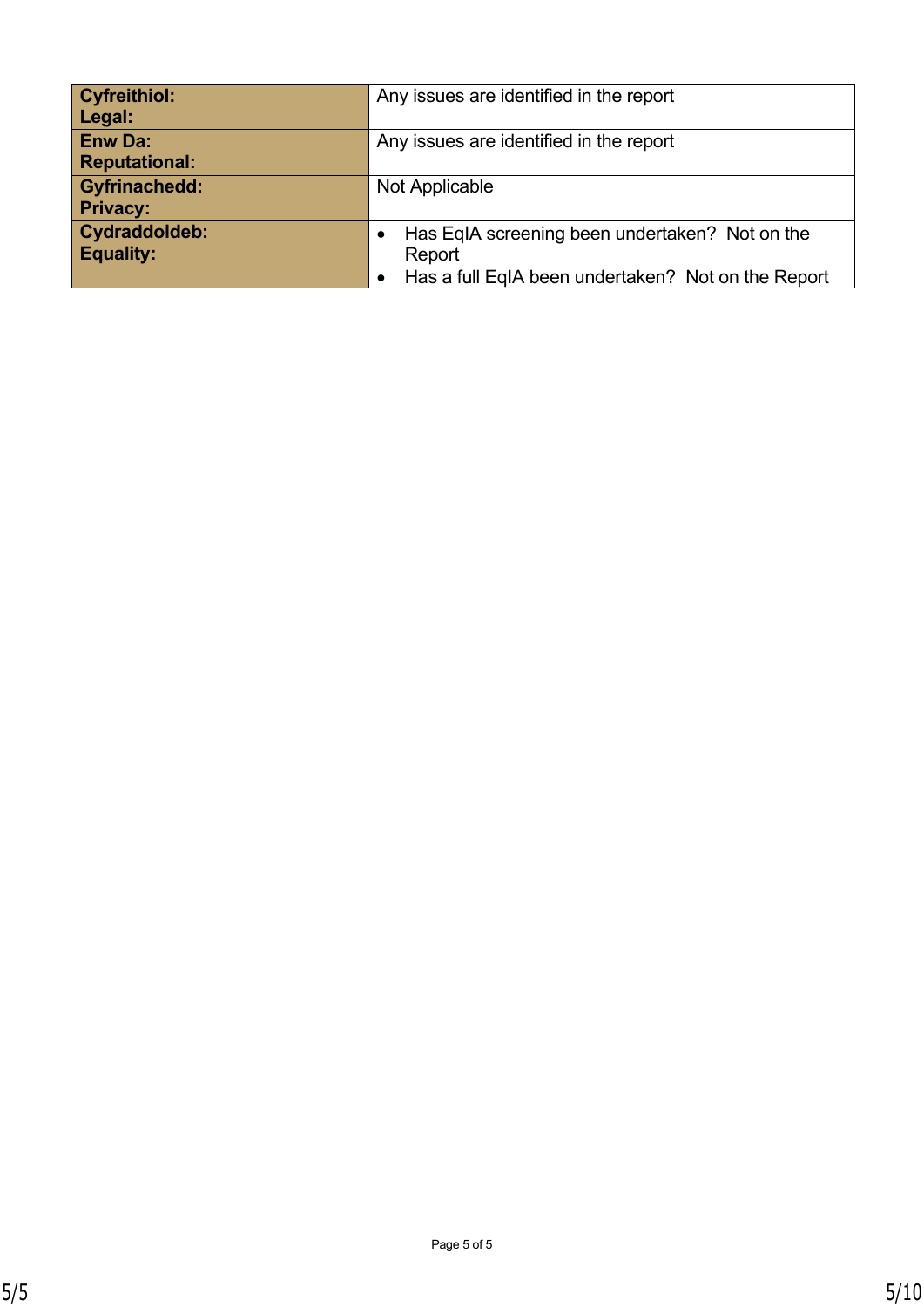

### **Appendix A - Register of Sealings from 7th March 2022 – 4th May 2022**

| <b>Entry</b><br><b>Number</b> | <b>Details</b>                                                                                                                                                                                                                                                             | Date of Sealing |
|-------------------------------|----------------------------------------------------------------------------------------------------------------------------------------------------------------------------------------------------------------------------------------------------------------------------|-----------------|
| 352                           | Lease of Selwyn Samuel Centre, Llanelli, Carmarthenshire Between Llanelli Town Council and Hywel<br>Dda University Local Health Board                                                                                                                                      | 17.03.2022      |
| 353                           | Agreement for Lease with Landlord's refurbishment works Relating to Unit 3, Heol Cropin, Dafen<br>Park, Llanelli, SA14 8QE between Peter Reynolds, Properties Limited and Hywel Dda University<br><b>Health Board</b>                                                      | 23.03.2022      |
| 354                           | Lease relating to Unit 3, Heol Cropin, Dafen Park, Llanelli, SA14 8QE between Peter Reynolds,<br>Properties Limited and Hywel Dda University Health Board                                                                                                                  | 23.03.2022      |
| 355                           | Deed of Surrender relating to Leases of Existing Creche Facilities located in the Nurses' Residential<br>Quarters, Prince Philip Hospital, Llanelli, Carmarthenshire between Hywel Dda University Health<br>Board and The Playroom Management Services Limited             | 23.03.2022      |
| 356                           | Lease by Reference to an Existing Lease relating to Existing Creche Facilities located in the Nurses'<br>Residential Quarters, Prince Philip Hospital, Llanelli, Carmarthenshire between Hywel Dda University<br>Health Board and The Playroom Management Services Limited | 23.03.2022      |
| 357                           | Lease by Reference to an Existing Lease relating to Further Creche Facilities located in the Nurses'<br>Residential Quarters, Prince Philip Hospital, Llanelli, Carmarthenshire between Hywel Dda University<br>Health Board and The Playroom Management Services Limited  | 23.03.2022      |
| 358                           | Contract for Enablement Works for New CT Suites at Glangwili General Hospital (Phase 1) and<br>Withybush General Hospital (Phase 2) between Hywel Dda University Local Health Board and<br><b>Edmunds Webster Limited</b>                                                  | 23.03.2022      |
| 359                           | Contract for Patient Safety Improvements, Mental Health at St Caradogs, Bro Cerwyn,<br>Haverfordwest; Cwm Seren, Hafan Derwen, Carmarthen; and Ty Bryn, Hafan Derwen, Carmarthen<br>between Hywel Dda University Local Health Board and Edmunds Webster Limited            | 23.03.2022      |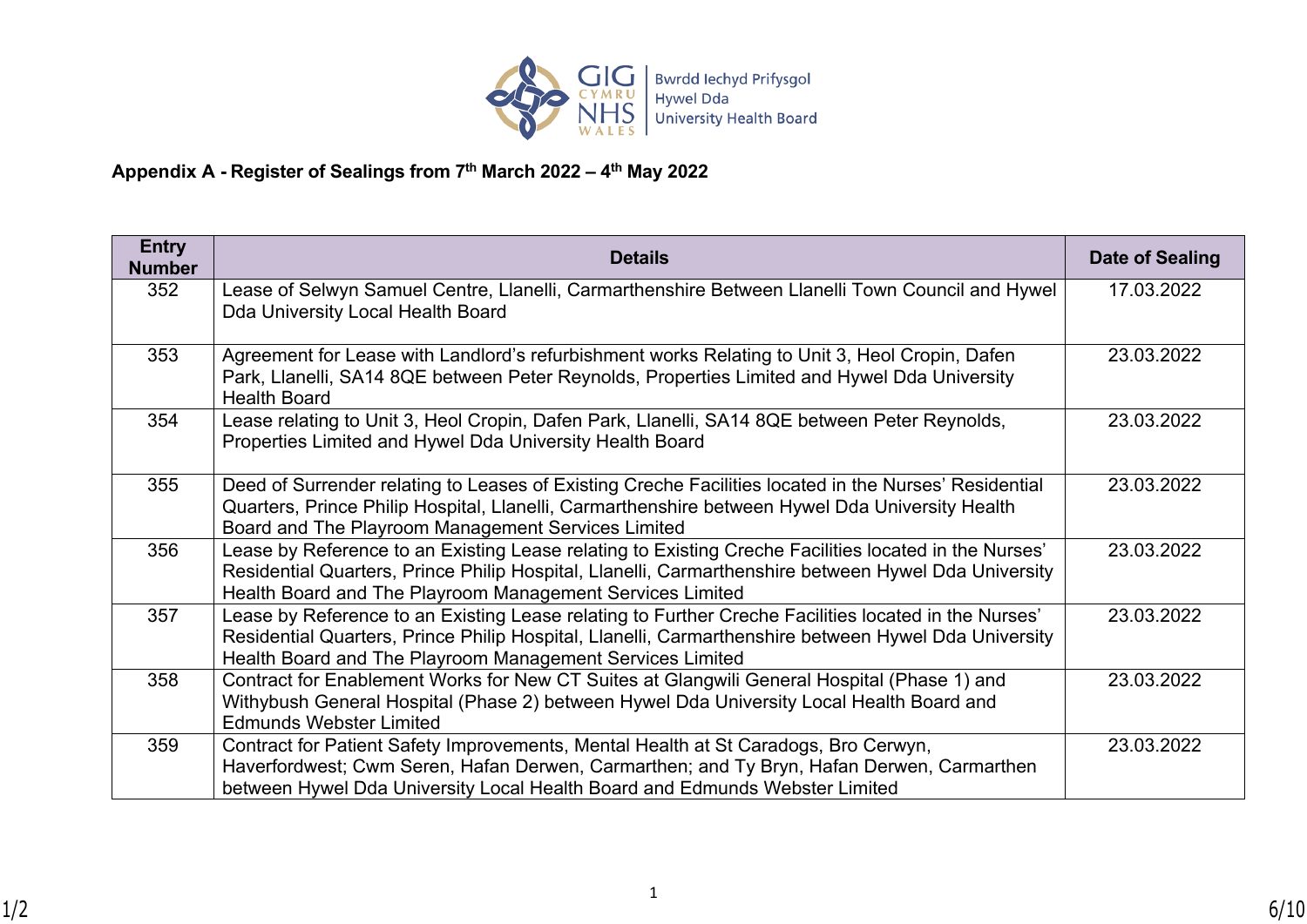

### **Appendix A - Register of Sealings from 7th March 2022 – 4th May 2022**

| <b>Entry</b><br><b>Number</b> | <b>Details</b>                                                                                                                                                                                                        | Date of Sealing |
|-------------------------------|-----------------------------------------------------------------------------------------------------------------------------------------------------------------------------------------------------------------------|-----------------|
|                               |                                                                                                                                                                                                                       |                 |
| 360                           | Contract for Teifi Ward Refurbishment Works at Glangwili General Hospital between Hywel Dda<br>University Local Health Board and Edmunds Webster Limited                                                              | 23.03.2022      |
| 361                           | Lease Relating to Part of the Ground, First and Second Floors, Glien House, Glien Road, Cillefwr<br>Industrial Estate, Carmarthen between Hywel Dda University Local Health Board and P & R Estates<br>Limited        | 28.03.2022      |
| 362                           | Lease Relating to Premises Forming Part of St David's Park, Carmarthen, Building 14 between<br>Carmarthenshire County Council and Hywel Dda University Local Health Board                                             | 31.03.2022      |
| 363                           | Ceredigion Flying Start Collaboration Agreement for the Provision of Speech and Language Therapy<br>Services 2021/2024 between Ceredigion County Council and Hywel Dda University Local Health<br><b>Board</b>        | 31.03.2022      |
| 364                           | Ceredigion Flying Start Collaboration Agreement for the Provision of Health Visiting Services<br>2021/2024 between Ceredigion County Council and Hywel Dda University Local Health Board                              | 31.03.2022      |
| 365                           | Ceredigion Flying Start Collaboration Agreement for the Provision of Specialist Mental Health<br>Midwifery Services 2021/2024 between Ceredigion County Council and Hywel Dda University Local<br><b>Health Board</b> | 31.03.2022      |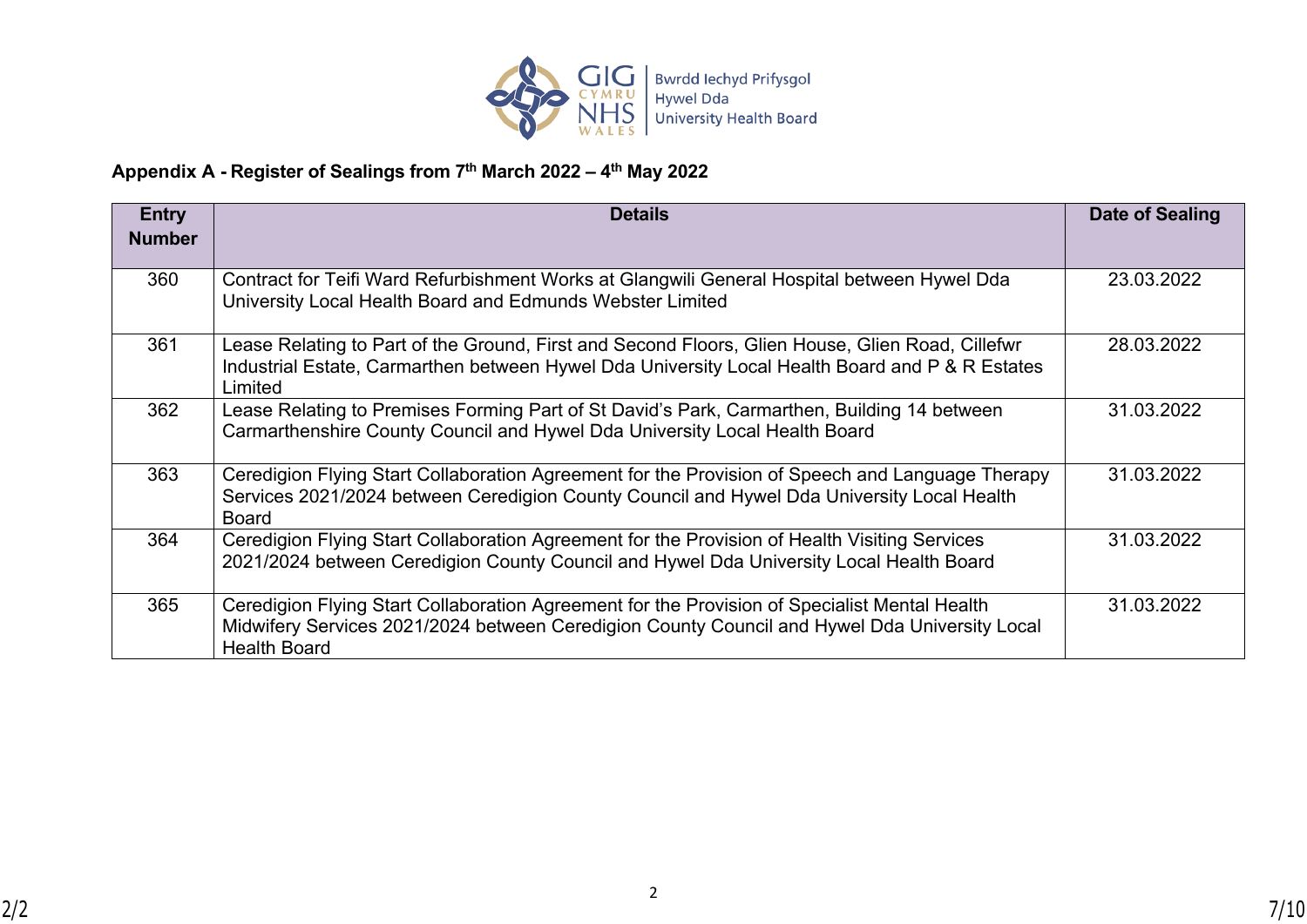

# **Appendix B: Consultations Update Status Report up to 4<sup>th</sup> May 2022**<br>| Hywel Dda<br>| University Health Board**able Appendix B: Consultations Update Status Report up to 4<sup>th</sup> May 2022**

| <b>Ref</b><br><b>No</b> | <b>Name of Consultation</b><br>(hyperlink included for<br>online consultations)                           | <b>Consulting</b><br><b>Organisation</b>                        | <b>Consultation Lead</b>                                                 | <b>Received</b><br>On | <b>CLOSING</b><br><b>DATE</b> | <b>Response</b><br><b>Sent</b> |
|-------------------------|-----------------------------------------------------------------------------------------------------------|-----------------------------------------------------------------|--------------------------------------------------------------------------|-----------------------|-------------------------------|--------------------------------|
| 474                     | <b>Tobacco control strategy</b><br>for Wales and delivery<br>plan                                         | <b>Welsh Government</b>                                         | Bethan Lewis, Joanna<br>Dainton - lead, Joanne<br>McCarthy, Jan Batty    | 10.11.2021            | 31.03.2022                    | 24.03.2022                     |
| 475                     | Violence against women,<br>domestic abuse and<br>sexual violence<br>(VAWDASV) National<br><b>Strategy</b> | <b>Welsh Government</b>                                         | Mandy Rayani, Mandy<br>Nichols-Davies, Rachel<br><b>Munkley</b>          | 14.12.2021            | 01.02.2022                    | 25.01.2022                     |
| 476                     | <b>Disability Workforce</b><br>reporting                                                                  | <b>UK Government</b>                                            | Lisa Gostling, Annmarie<br><b>Thomas</b>                                 | 04.01.2022            | 25.03.2022                    | 23.03.2022                     |
| 477                     | <b>Obesity Surgery for</b><br>Severe and Complex<br>Obesity                                               | <b>Welsh Health</b><br><b>Specialised Services</b><br>Committee | Claire Jones, Dr Meryl<br>James, Dr Akhila<br>Mallipedhi, Zoe Paul-Gough | 05.01.2022            | 09.02.2022                    | 09.02.2022                     |
| 478                     | <b>Learning Disability Action</b><br>Plan 2021-2026                                                       | <b>Welsh Government</b>                                         | Andrew Carruthers, Liz<br>Carroll, Melanie Evans                         | 24.01.2022            | 28.02.2022                    | 28.02.2022                     |
| 479                     | <b>Possible - Audit Wales</b><br>proposed equality<br>objectives for 2022-2026                            | <b>Audit Wales</b>                                              | Lisa Gostling, Anna Bird,<br><b>Helen Sullivan</b>                       | 01.02.2022            | 04.03.2022                    | 22.02.2022                     |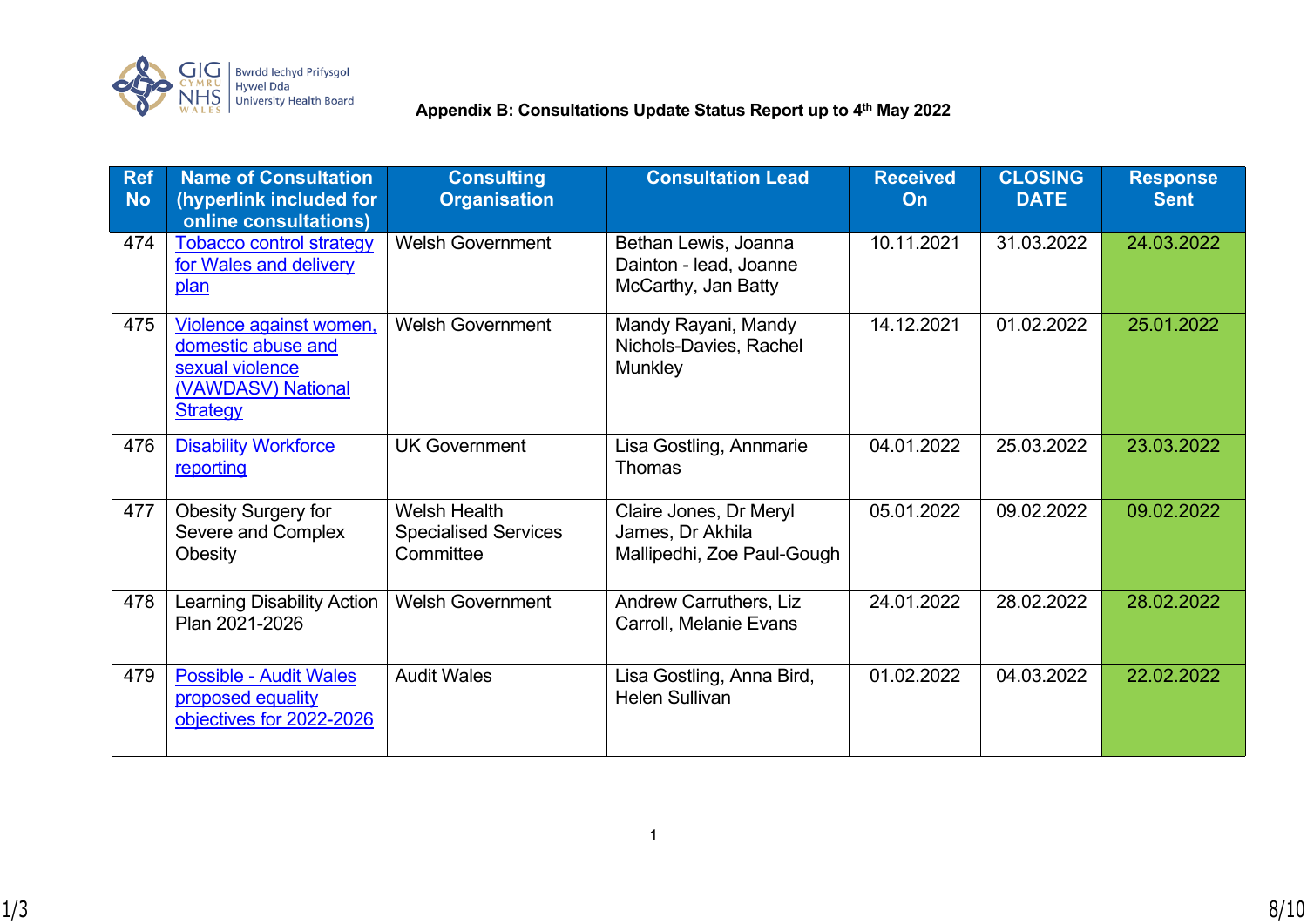

# Bwrdd lechyd Prifysgol<br>Hywel Dda<br>University Health Board **Appendix B: Consultations Update Status Report up to 4<sup>th</sup> May 2022**

| <b>Ref</b><br><b>No</b> | <b>Name of Consultation</b><br>(hyperlink included for<br>online consultations) | <b>Consulting</b><br><b>Organisation</b>                        | <b>Consultation Lead</b>                                                                                                   | <b>Received</b><br>On | <b>CLOSING</b><br><b>DATE</b> | <b>Response</b><br><b>Sent</b>                                                 |
|-------------------------|---------------------------------------------------------------------------------|-----------------------------------------------------------------|----------------------------------------------------------------------------------------------------------------------------|-----------------------|-------------------------------|--------------------------------------------------------------------------------|
| 480                     | <b>Mental health workforce</b><br>plan for health and social<br>care in Wales   | Health, Education and<br><b>Improvement Wales</b>               | Lisa Gostling, Tracy<br>Walmsley                                                                                           | 07.02.2022            | 28.03.2022                    | 23.03.2022                                                                     |
| 481                     | Specialised and Non<br><b>Specialised Paediatric</b><br>Orthopaedics            | <b>Welsh Health</b><br><b>Specialised Services</b><br>Committee | Prof. Phil Kloer, Mark<br>Henwood, Owain Ennis,<br><b>Lydia Davies</b>                                                     | 24.01.2022            | 04.03.2022                    | 02.03.2022                                                                     |
| 482                     | <b>Spinal Services</b><br><b>Operational Delivery</b><br>Network (CP241)        | <b>Welsh Health</b><br><b>Specialised Services</b><br>Committee | Sion James, Catherine<br>Burrell, Owain Ennis, Lydia<br>Davies, Lance Reed, Claire<br><b>Sims</b>                          | 08.03.2022            | 19.04.2022                    | 19.04.2022                                                                     |
| 483                     | Post-EU Funding                                                                 | <b>Welsh Parliament</b>                                         | Huw Thomas, Rebecca<br><b>Richards</b>                                                                                     | 07.03.2022            | 01.05.2022                    | 28.04.2022<br>contributed via<br><b>Welsh NHS</b><br>Confederation<br>response |
| 484                     | <b>Liberty Protection</b><br><b>Safeguards</b>                                  | <b>Welsh Government</b>                                         | <b>Andrew Carruthers, Liz</b><br>Carroll, Sarah Roberts,<br>Madeleine Peters, Stewart<br>Mills, Chris Sayer, Ceri<br>Jones | 25.03.2022            | 07.07.2022                    |                                                                                |